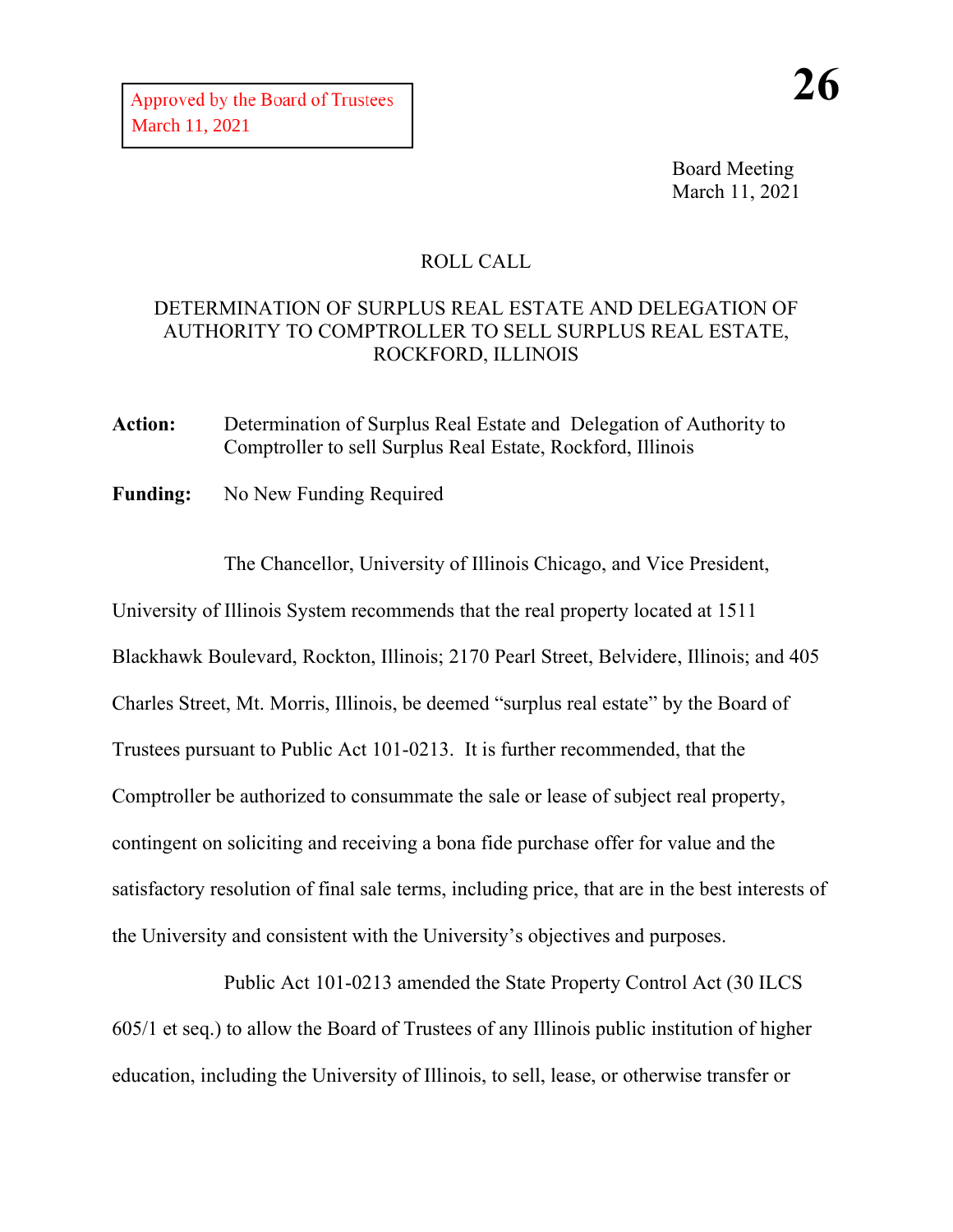convey to a bona fide purchaser for value all or a part of real estate deemed by the Board to be surplus real estate. The Act permits the University to retain the proceeds from such transactions, but requires that such proceeds be maintained in a separate account in the Treasury of the University for the purpose of deferred maintenance and emergency repair of University property.

The three sites which are the subject of this resolution housed medical clinics initially built in the 1970s to further the mission of the College of Medicine – Rockford (UICOMR). Over time, UICOMR's need for clinical space at these sites has diminished. Short term leases with related medical users outside the university have also expired and each of the three buildings is now vacant. The Rockford area has been experiencing a decline in demand for medical clinic space which has resulted in the regional medical partners reducing their footprints and closing clinics. UICOMR has solicited other regional medical providers to attempt to re-lease the subject clinic buildings without success. Recent leasing inquiries by potential tenants have failed to produce consummated leases as the buildings would require significant and costly overhaul to suit tenant needs within the general commercial office market. Additionally, attempts to find suitable internal University units to occupy those buildings have also been unsuccessful. Thus, the Chancellor, University of Illinois Chicago, and Vice President, University of Illinois requests the following three properties be deemed surplus property.

> 1. 1511 Blackhawk Boulevard, Rockton, Illinois: The subject property is a 7,095 square foot, single story, medical clinic on private well and septic. Built in 1978 as a primary care clinic, the original need was for

2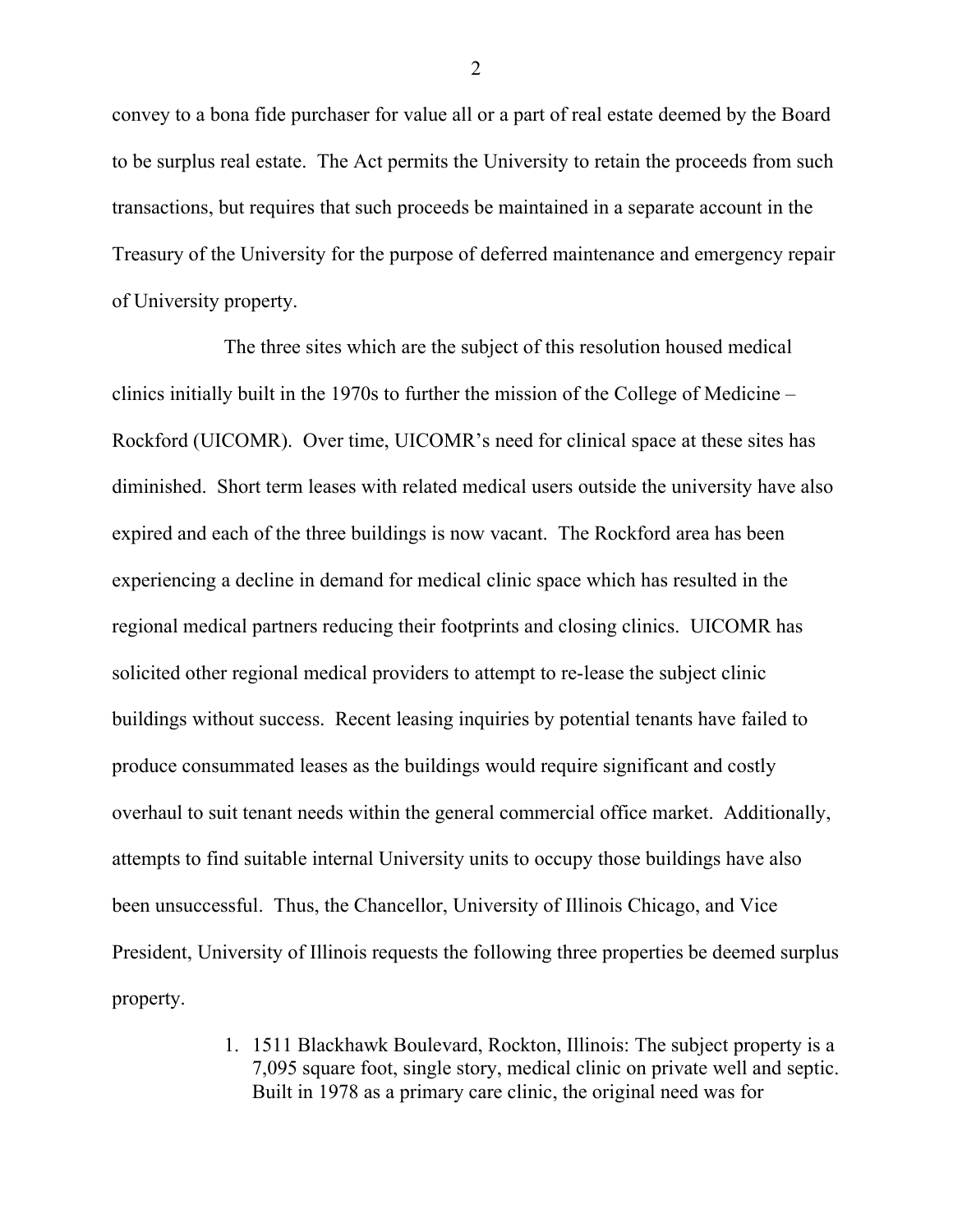UICOMR students to receive clinical experience within the clinic operations. However, lack of patient volume and the inability to meet operational expenses necessitated the closing of this clinic and the building has been vacant since July 2015. Annual maintenance expenses for this vacant property are approximately \$21,000. The property is outside the UIC master planning area, has no current or future use, and is a maintenance liability.

- 2. 2170 Pearl Street, Belvidere, Illinois: This building is a vacant, 8,095 square foot, single story, medical clinic on city water and sewer that was built by the University of Illinois in 1977. University of Illinois College of Medicine – Rockford (UICOMR) once used this property as one of their primary care clinics, but on July 19, 2015, UICOMR reached an agreement to lease the clinic practice to OSF Healthcare System. The lease ran through June 2018 and was not renewed, and the building has remained vacant since then. The UICOMR office has tried to find tenants both from inside and outside of the University. Annual expenses are approximately \$20,000. The facility is outside the UIC master plan, is vacant, cost-prohibitive to maintain, and located off the core campus.
- 3. 405 Charles Street, Mt. Morris, Illinois: The subject property is a 7,000 square foot, single story medical clinic on city water and sewer that was built in 1975. Originally used by UICOMR as a primary care clinic, approximately 90 percent of the building was later leased by KSB Hospital as a long-term tenant, who reduced its footprint to 70 percent in the beginning of 2019 and then vacated fully at the end of September 2020. This facility is outside the UIC Master Plan and has significant safety and structural liabilities.

Upon the Board of Trustees deeming the above subject properties to be

surplus real estate, the System will undertake a sale process including obtaining an appraisal of fair market value and an open and fully transparent solicitation process for purchasers. It is requested that the Comptroller be delegated the authority to conduct the sale process, execute and deliver the required documents to consummate the transaction, and to deposit the sale proceeds in a separate account for the purpose of deferred